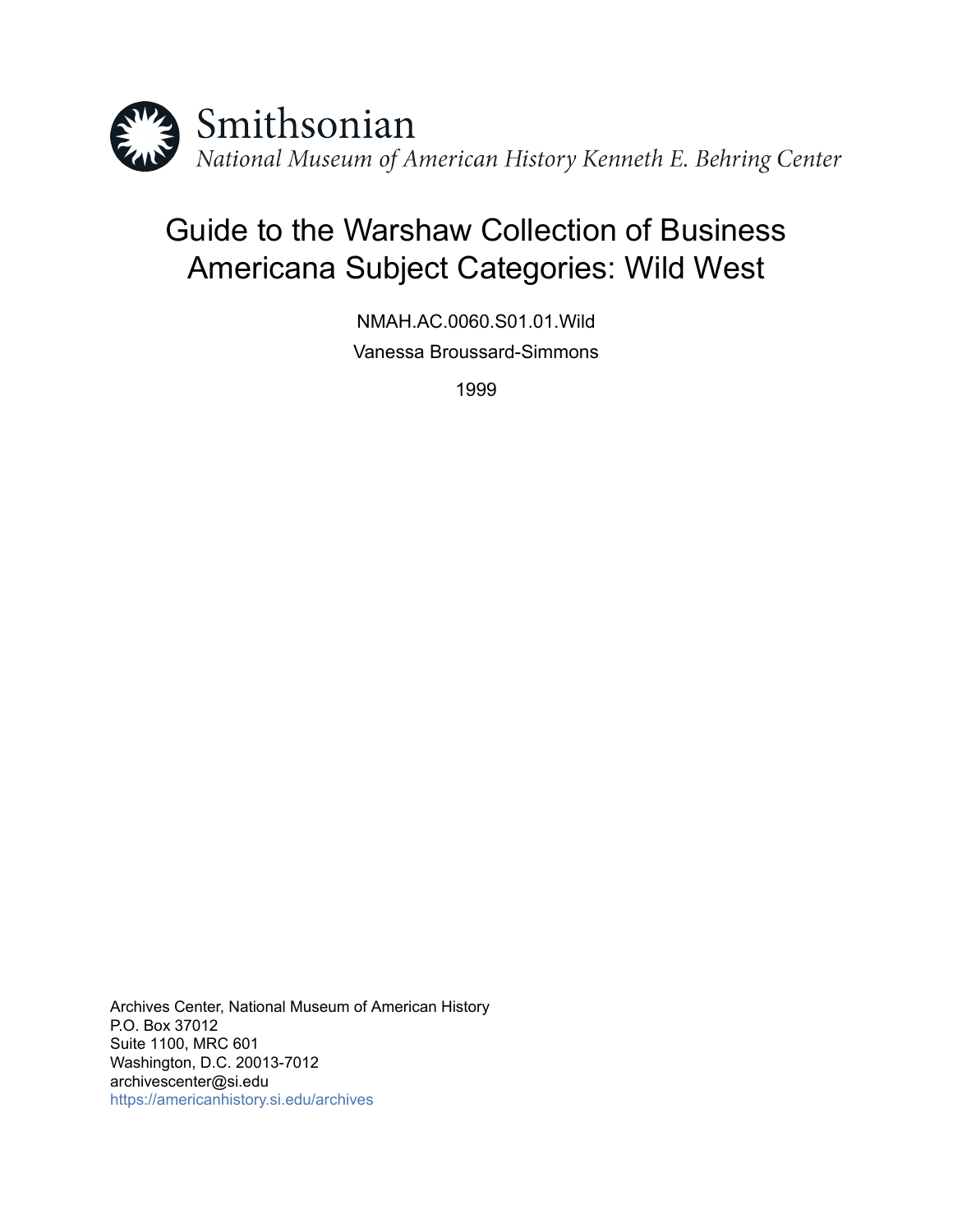## **Table of Contents**

<span id="page-1-0"></span>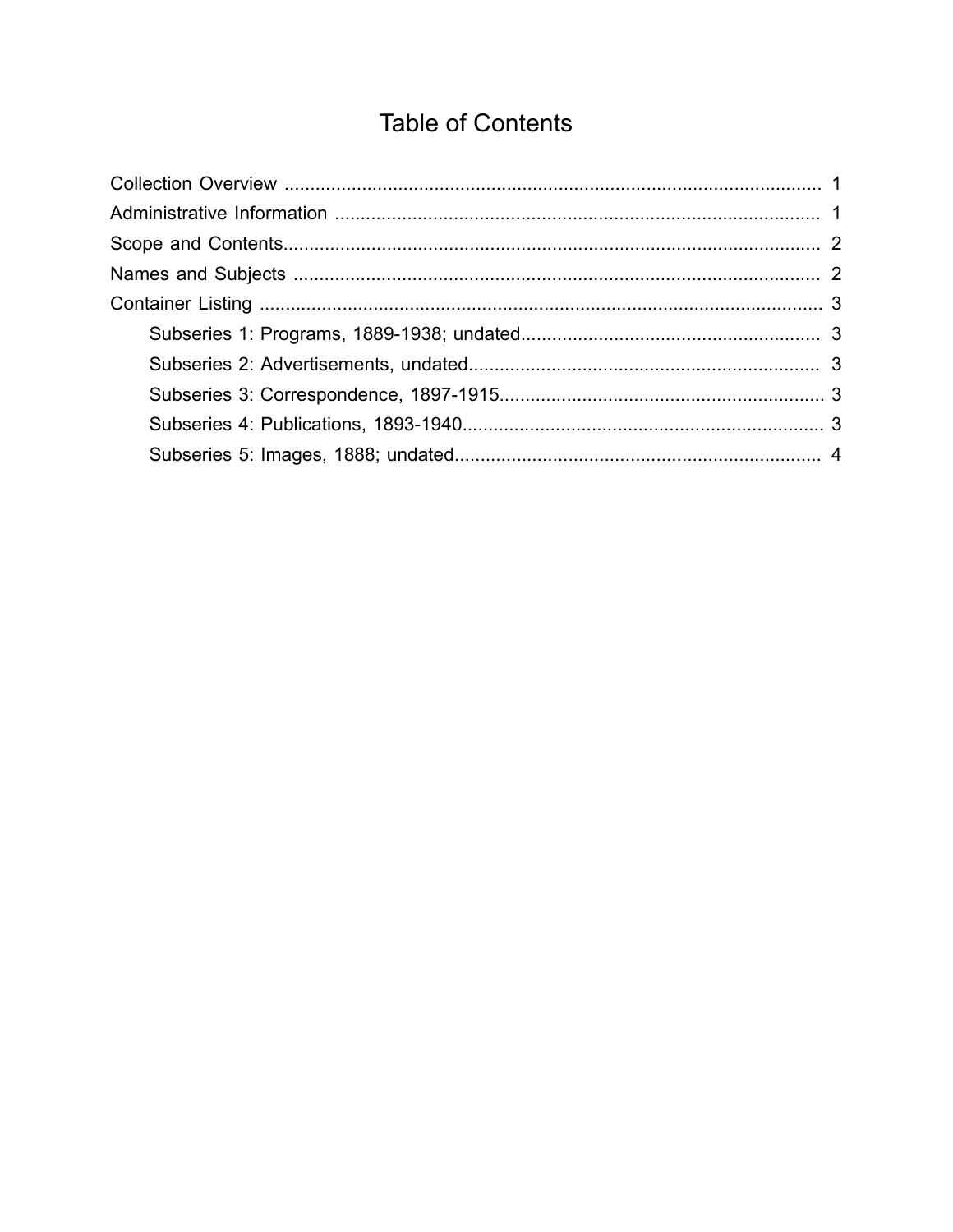## <span id="page-2-0"></span>**Collection Overview**

| <b>Repository:</b>                | Archives Center, National Museum of American History                                                                                                                                                                                                                                                                                                                                                                                                                                                                                                                                                                                    |
|-----------------------------------|-----------------------------------------------------------------------------------------------------------------------------------------------------------------------------------------------------------------------------------------------------------------------------------------------------------------------------------------------------------------------------------------------------------------------------------------------------------------------------------------------------------------------------------------------------------------------------------------------------------------------------------------|
| Title:                            | Warshaw Collection of Business Americana Subject Categories: Wild<br>West                                                                                                                                                                                                                                                                                                                                                                                                                                                                                                                                                               |
| Date:                             | circa 1888-1940                                                                                                                                                                                                                                                                                                                                                                                                                                                                                                                                                                                                                         |
| Identifier:                       | NMAH.AC.0060.S01.01. Wild                                                                                                                                                                                                                                                                                                                                                                                                                                                                                                                                                                                                               |
| Creator:                          | Warshaw, Isadore, 1900-1969                                                                                                                                                                                                                                                                                                                                                                                                                                                                                                                                                                                                             |
| Extent:                           | 0.23 Cubic feet (consisting of .5 box, plus digital images of some<br>collection material.)                                                                                                                                                                                                                                                                                                                                                                                                                                                                                                                                             |
| Language:                         | English.                                                                                                                                                                                                                                                                                                                                                                                                                                                                                                                                                                                                                                |
| Summary:                          | A New York bookseller, Warshaw assembled this collection over nearly<br>fifty years. The Warshaw Collection of Business Americana: Wild<br>West forms part of the Warshaw Collection of Business Americana,<br>Subseries 1.1: Subject Categories. The Subject Categories subseries<br>is divided into 470 subject categories based on those created by Mr.<br>Warshaw. These subject categories include topical subjects, types or<br>forms of material, people, organizations, historical events, and other<br>categories. An overview to the entire Warshaw collection is available<br>here: Warshaw Collection of Business Americana |
| <b>Digital</b><br><b>Content:</b> | Image(s): Warshaw Subject Category: Wild West                                                                                                                                                                                                                                                                                                                                                                                                                                                                                                                                                                                           |

## <span id="page-2-1"></span>**Administrative Information**

#### Acquisition Information

Wild West is a portion of the Business Ephemera Series of the Warshaw Collection of Business Americana, Accession AC0060 purchased from Isadore Warshaw in 1967. Warshaw continued to accumulate similar material until his death, which was donated in 1971 by his widow, Augusta. For a period after acquisition, related materials from other sources (of mixed provenance) were added to the collection so there may be content produced or published after Warshaw's death in 1969. This practice has since ceased.

## Materials in the Archives Center

Archives Center Collection of Business Americana (AC0404)

#### Forms Part Of

Forms part of the Warshaw Collection of Business [Americana](http://sova.si.edu/record/NMAH.AC.0060) .

#### Missing Title:

- [Series 1: Business Ephemera](http://sova.si.edu/record/NMAH.AC.0060.S01)
- [Series 2: Other Collection Divisions](http://sova.si.edu/record/NMAH.AC.0060.S02)
- Series 3: Isadore [Warshaw](http://sova.si.edu/record/NMAH.AC.0060.S03) Personal Papers
- [Series 4: Photographic Reference Material](http://sova.si.edu/record/NMAH.AC.0060.S04)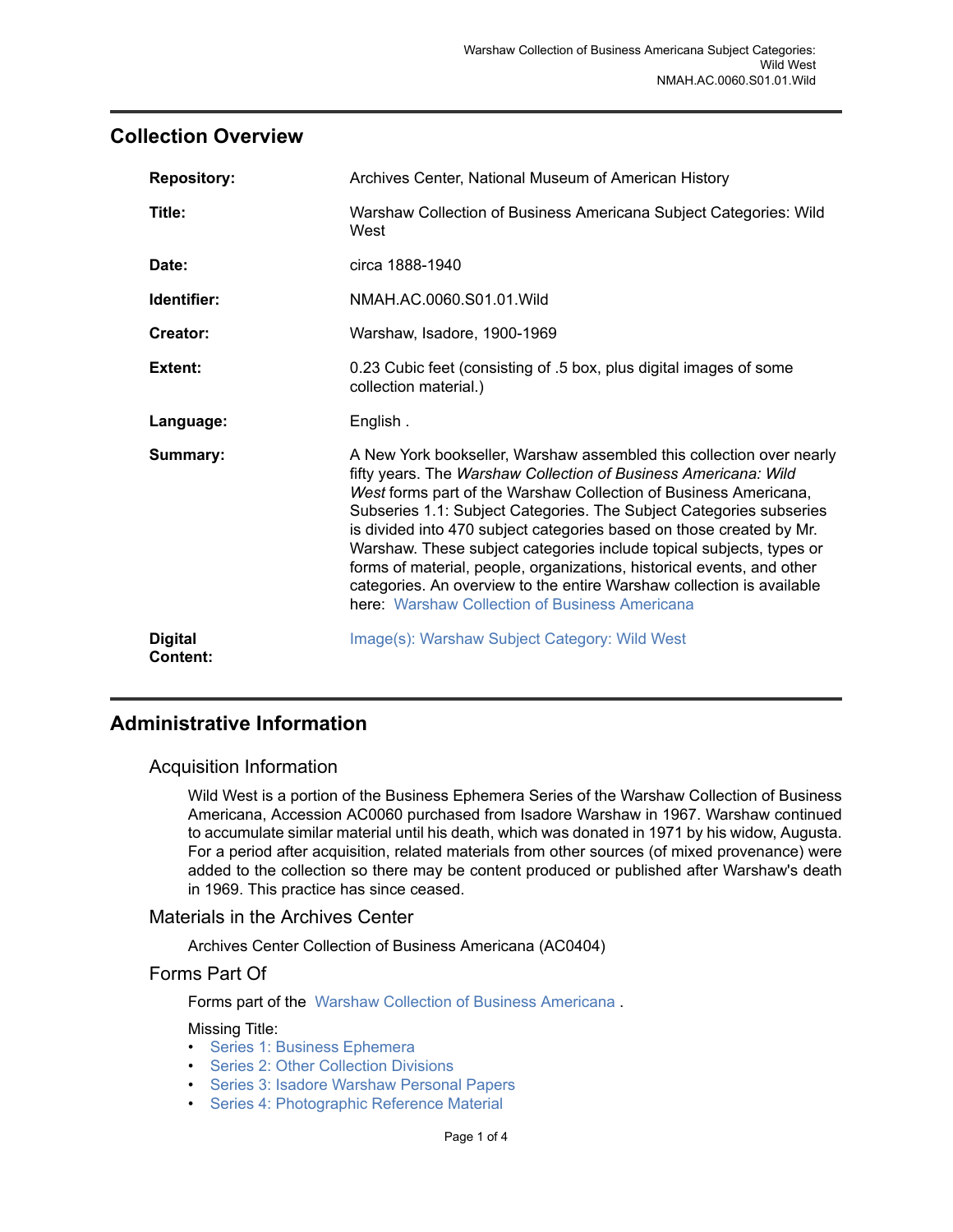#### Preferred Citation

Warshaw Collection of Business Americana Subject Categories: Wild West, Archives Center, National Museum of American History, Smithsonian Institution

#### **Restrictions**

Collection is open for research. Some items may be restricted due to fragile condition.

#### Conditions Governing Use

Collection items available for reproduction, but the Archives Center makes no guarantees concerning copyright restrictions. Other intellectual property rights may apply. Archives Center cost-recovery and use fees may apply when requesting reproductions.

## <span id="page-3-0"></span>**Scope and Contents**

This subject category- Wildwest consists of materials relating to the portrayal of America's Western frontier. The material focuses on the romantic ideal of the west and the people in it rather than factual information. This includes material from and about Buffalo Bill's Wild West show and other performance events, as well as images and publications base on the romanticized ideal of a Wildwest. The collection spans the dates 1888-1940 and has items from diverse locations. The collection is organized by type of material.

Series 1, Programs, 1889-1938; undated, consists of programs from various live shows that portrayed the lifestyle and events of America's Western Frontier including Buffalo Bill's Wild West, Cheyenne Frontier Days, and The World Series Rodeo. The programs are all illustrated and are arranged by event name.

Series 2, Advertisements, undated, consists of materials advertising events that focus on America's west. This includes Cheyenne Frontier Days and Buffalo Bill's Wild West Show and movies set in the west. The advertisements are mostly broadsides or pamphlets and are all illustrates; none are dated.

Series 3, Correspondence, 1897-1915, consists of correspondence regarding traveling shows such as Buffalo Bill's Wild West, Broncho John Wild West, California All Star Wild West, Carlisle's Historical Wild West Show, and 101 Ranch. The correspondence is primarily between the show manager and a local host or show sponsor. The series is arranged by touring company then chronologically.

Series 4, Publications, 1893-1940, contains books and periodicals about America's Western frontier. One book is on the history of the west and Buffalo Bill, and one is a collection of Rodeo songs. The other published works are fictional stories set in the west.

Series 5, Images,1888;undated, contains images of the American west and people associated with the west. Illustrations are of scenes from the west, the photographs are portraits of William Cody "Buffalo Bill", Annie Oakley, Pawnee Bill, and Henry Brown. The postcards are images of people connected with the west including Calamity Jane, Buckskin Bill, Tex Ritter and others. Other postcards are drawings and staged scenes of cowboys. The image series also contains a piece of leather work showing an image of William Cody.

## <span id="page-3-1"></span>Names and Subject Terms

This collection is indexed in the online catalog of the Smithsonian Institution under the following terms:

Types of Materials:

Business ephemera Ephemera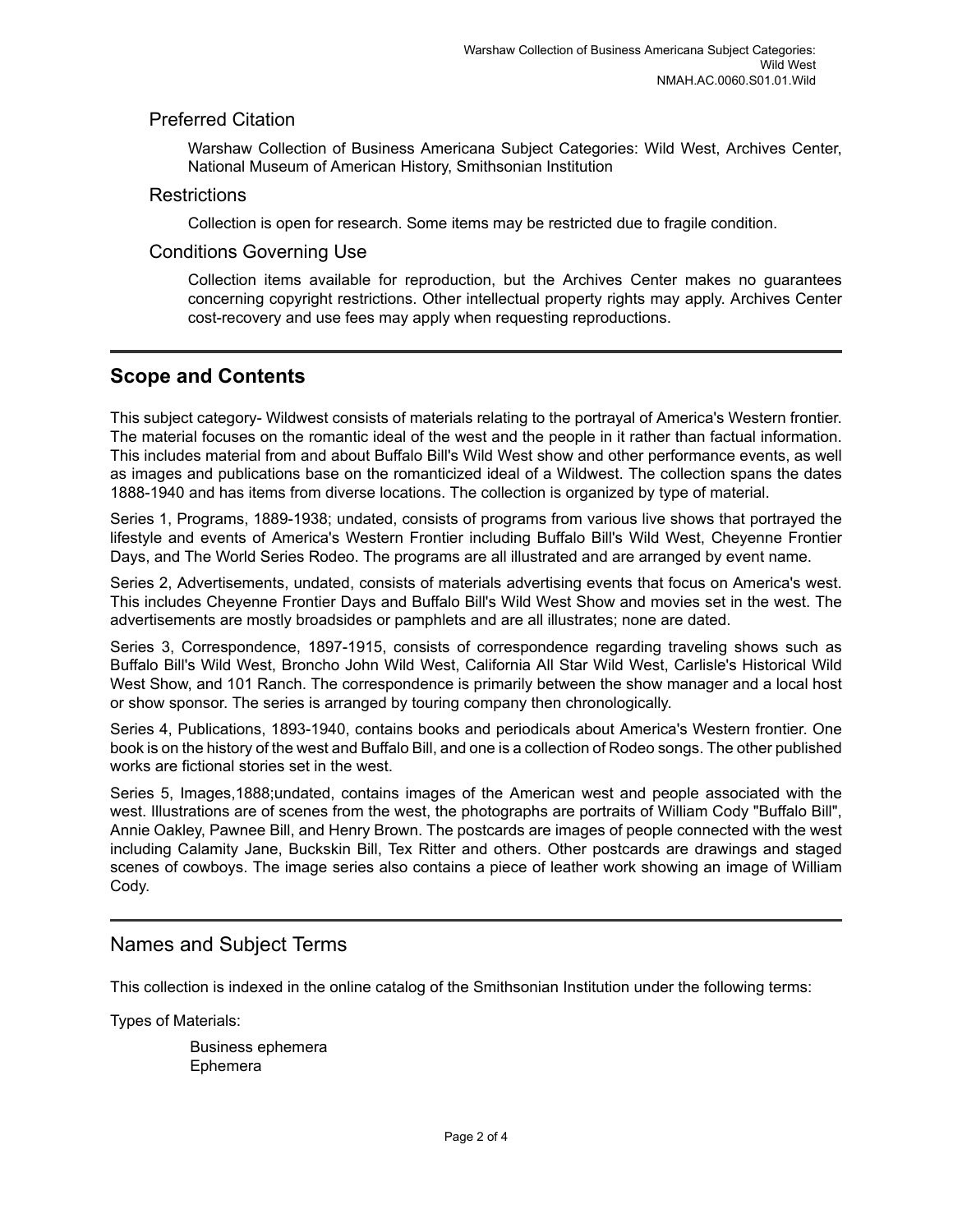## <span id="page-4-0"></span>**Container Listing**

<span id="page-4-1"></span>Subseries 1: Programs, 1889-1938; undated

| Box 1, Folder 1 | Buffalo Bill's Wild West, 1889; undated<br>Location unknown<br>Notes:            |                                    |
|-----------------|----------------------------------------------------------------------------------|------------------------------------|
| Box 1, Folder 2 | Cheyenne Frontier Days, 1938<br>Cheyenne, Wyoming<br>Notes:                      |                                    |
| Box 1. Folder 3 | World Series Rodeo, 1930-1931, 1935<br>Madison Square Garden, New York<br>Notes: |                                    |
| Box 1, Folder 4 | Miscellaneous Programs, undated<br>Hagerstown, Maryland<br>Notes:                |                                    |
|                 |                                                                                  | <b>Return to Table of Contents</b> |
|                 |                                                                                  |                                    |

## <span id="page-4-2"></span>Subseries 2: Advertisements, undated

| Box 1, Folder 5 | Advertisements, undated |                  |
|-----------------|-------------------------|------------------|
|                 | Notes:                  | Location unknown |
|                 |                         |                  |
|                 |                         |                  |

*Return to Table of [Contents](#page-1-0)* 

## <span id="page-4-3"></span>Subseries 3: Correspondence, 1897-1915

| Box 1. Folder 6 | Correspondence, 1897-1915 |                                           |  |
|-----------------|---------------------------|-------------------------------------------|--|
|                 | Notes:                    | Gloversville, New York, Chicago, Illinois |  |

*Return to Table of [Contents](#page-1-0)*

## <span id="page-4-4"></span>Subseries 4: Publications, 1893-1940

| Box 1, Folder 7  | Burke, John M., 1893<br>Notes: | "Buffalo Bill" from prairie to palace; an authentic history of the<br>wild West, with sketches, stories of adventure, and anecdotes<br>of "Buffalo Bill," the hero of the plains [partial, damaged] |
|------------------|--------------------------------|-----------------------------------------------------------------------------------------------------------------------------------------------------------------------------------------------------|
| Box 1, Folder 8  | Clarke, Kenneths<br>Notes:     | Songs for the Rodeo, 1937                                                                                                                                                                           |
| Box 1, Folder 9  | Wheeler, Edward L.<br>Notes:   | Corduroy Charlie, 1899                                                                                                                                                                              |
| Box 1, Folder 10 | Romantic Range, 1940           |                                                                                                                                                                                                     |